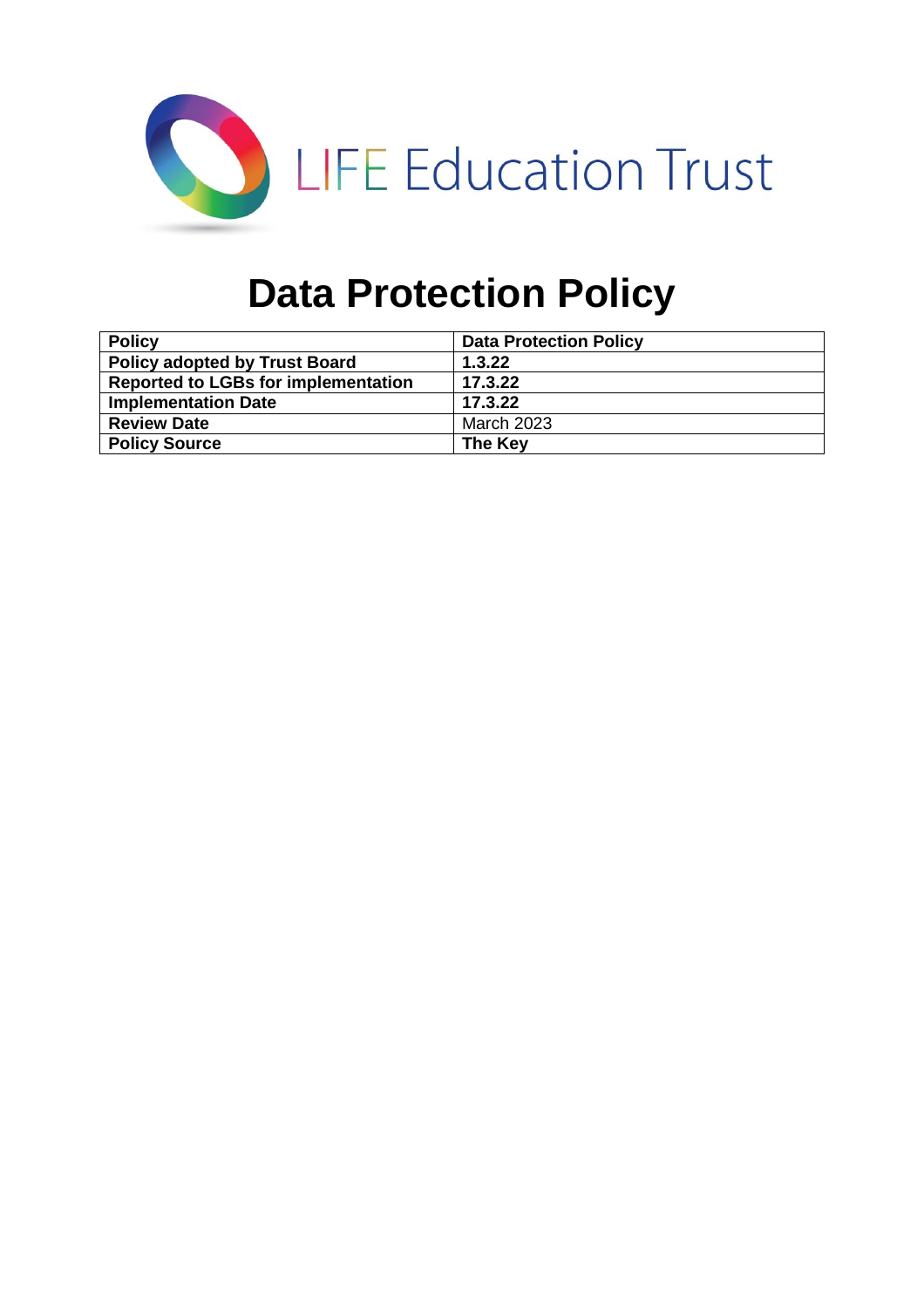### **KEY DEFINITIONS USED IN THIS POLICY:**

| The Trust                       | <b>LIFE Education Trust</b>                          |
|---------------------------------|------------------------------------------------------|
| The Board/Directors/Trust Board | The Board of Directors of LIFE Education Trust       |
| School/Trust school             | An Academy or school within LIFE Education Trust     |
| Staff                           | All staff employed by LIFE Education Trust and       |
|                                 | working with academies, schools or units within LIFE |
|                                 | <b>Education Trust</b>                               |

**All schools** within the LIFE Education Trust are legally defined as academies, regardless of whether the term "school" is used to describe them in the following policy.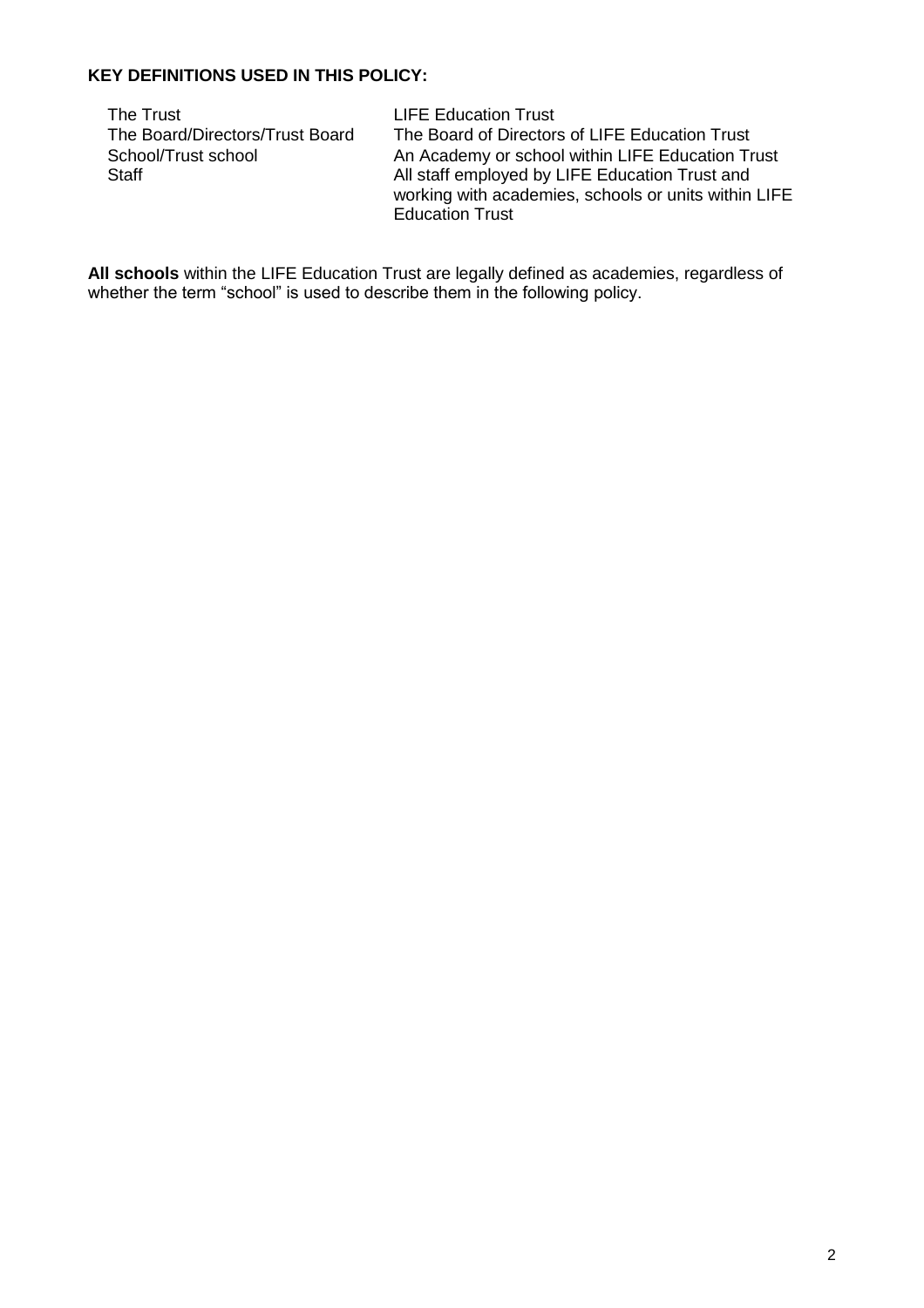### **Contents**

|                 | Aims. |  |
|-----------------|-------|--|
| 2.              |       |  |
| 3.              |       |  |
| 4.              |       |  |
| 5.              |       |  |
| 6.              |       |  |
| 7.              |       |  |
| 8.              |       |  |
| 9.              |       |  |
| 10.             |       |  |
| 11.             |       |  |
| 12.             |       |  |
| 13.             |       |  |
| 14.             |       |  |
| 15.             |       |  |
| 16.             |       |  |
| 17 <sub>1</sub> |       |  |
| 18.             |       |  |
| 19.             |       |  |
| 20.             |       |  |
|                 |       |  |
|                 |       |  |
|                 |       |  |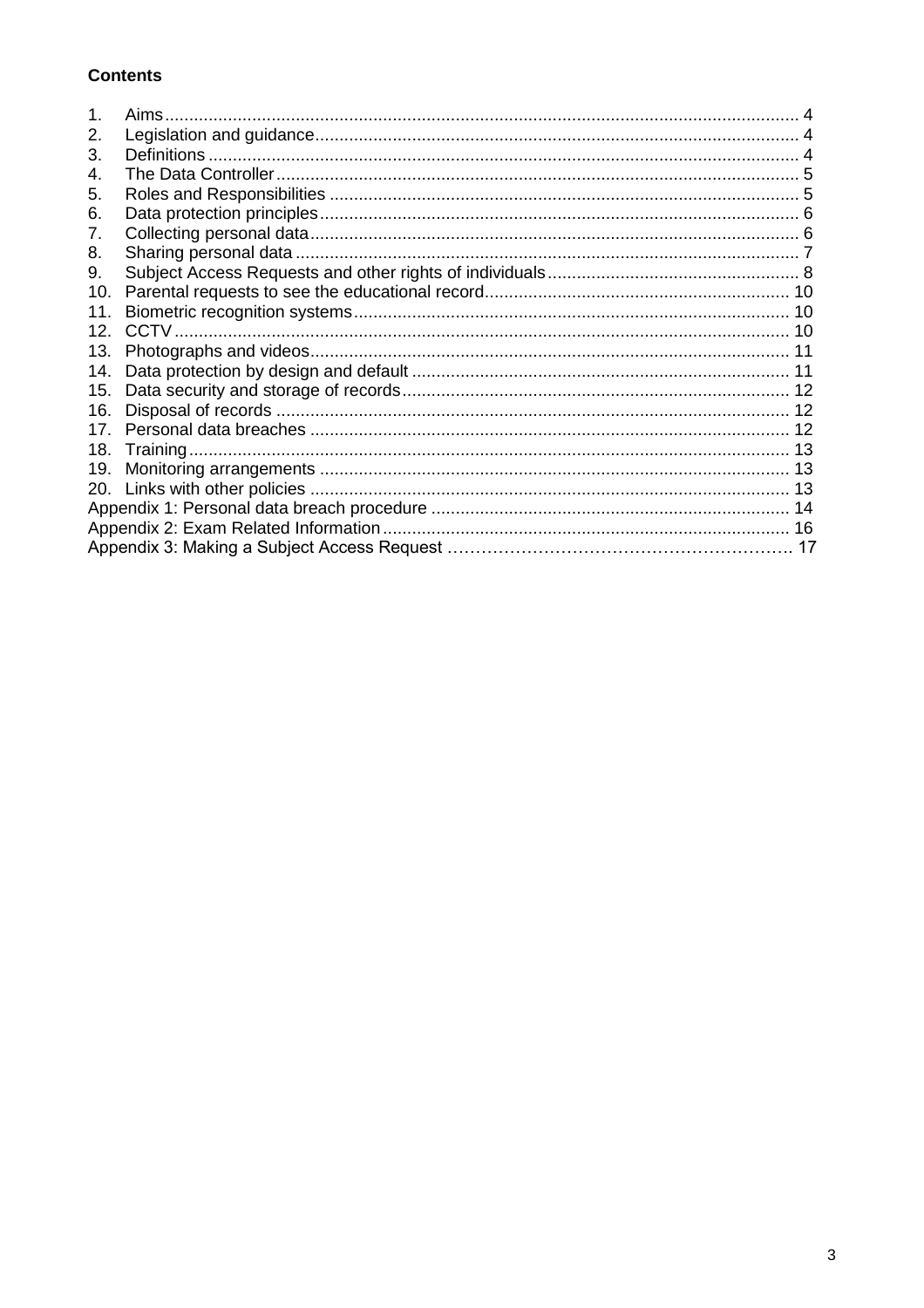# **1. Aims**

The Schools within our Trust aim to ensure that all personal data collected about staff, pupils, parents, governors, visitors and other individuals is collected, stored and processed in accordance with the [General Data Protection Regulation \(GDPR\)](http://data.consilium.europa.eu/doc/document/ST-5419-2016-INIT/en/pdf) and the expected provisions of the Data Protection Act 2018 (DPA 2018) as set out in the [Data Protection](https://publications.parliament.uk/pa/bills/cbill/2017-2019/0153/18153.pdf)  [Bill.](https://publications.parliament.uk/pa/bills/cbill/2017-2019/0153/18153.pdf)

This policy applies to all personal data, regardless of whether it is in paper or electronic format.

# **2. Legislation and guidance**

This policy meets the requirements of the GDPR and the expected provisions of the DPA 2018. It is based on guidance published by the Information Commissioner's Office (ICO) on the [GDPR](https://ico.org.uk/for-organisations/guide-to-the-general-data-protection-regulation-gdpr/) and the ICO's [code of practice for subject access requests.](https://ico.org.uk/media/for-organisations/documents/2014223/subject-access-code-of-practice.pdf)

It meets the requirements of the [Protection of Freedoms Act 2012](https://www.legislation.gov.uk/ukpga/2012/9/part/1/chapter/2) when referring to our use of biometric data.

It also reflects the ICO's [code of practice](https://ico.org.uk/media/for-organisations/documents/1542/cctv-code-of-practice.pdf) for the use of surveillance cameras and personal information.

In addition, this policy complies with our Funding Agreement and Articles of Association.

| <b>Term</b>                         | <b>Definition</b>                                                                                                                                                                                                                                                                                                                                                                                                                                                |
|-------------------------------------|------------------------------------------------------------------------------------------------------------------------------------------------------------------------------------------------------------------------------------------------------------------------------------------------------------------------------------------------------------------------------------------------------------------------------------------------------------------|
| Personal data                       | Any information relating to an identified, or<br>identifiable, individual.<br>This may include the individual's:<br>Name (including initials)<br>Identification number<br>Location data<br>$\bullet$<br>Online identifier, such as a username<br>It may also include factors specific to the<br>individual's physical, physiological, genetic, mental,<br>economic, cultural or social identity.                                                                 |
| Special categories of personal data | Personal data which is more sensitive and so<br>needs more protection, including information about<br>an individual's:<br>Racial or ethnic origin<br>Political opinions<br>Religious or philosophical beliefs<br>٠<br>Trade union membership<br>$\bullet$<br>Genetics<br>Biometrics (such as fingerprints, retina and<br>$\bullet$<br>iris patterns), where used for identification<br>purposes<br>Health - physical or mental<br>Sex life or sexual orientation |
| <b>Processing</b>                   | Anything done to personal data, such as collecting,<br>recording, organising, structuring, storing, adapting,                                                                                                                                                                                                                                                                                                                                                    |

# **3. Definitions**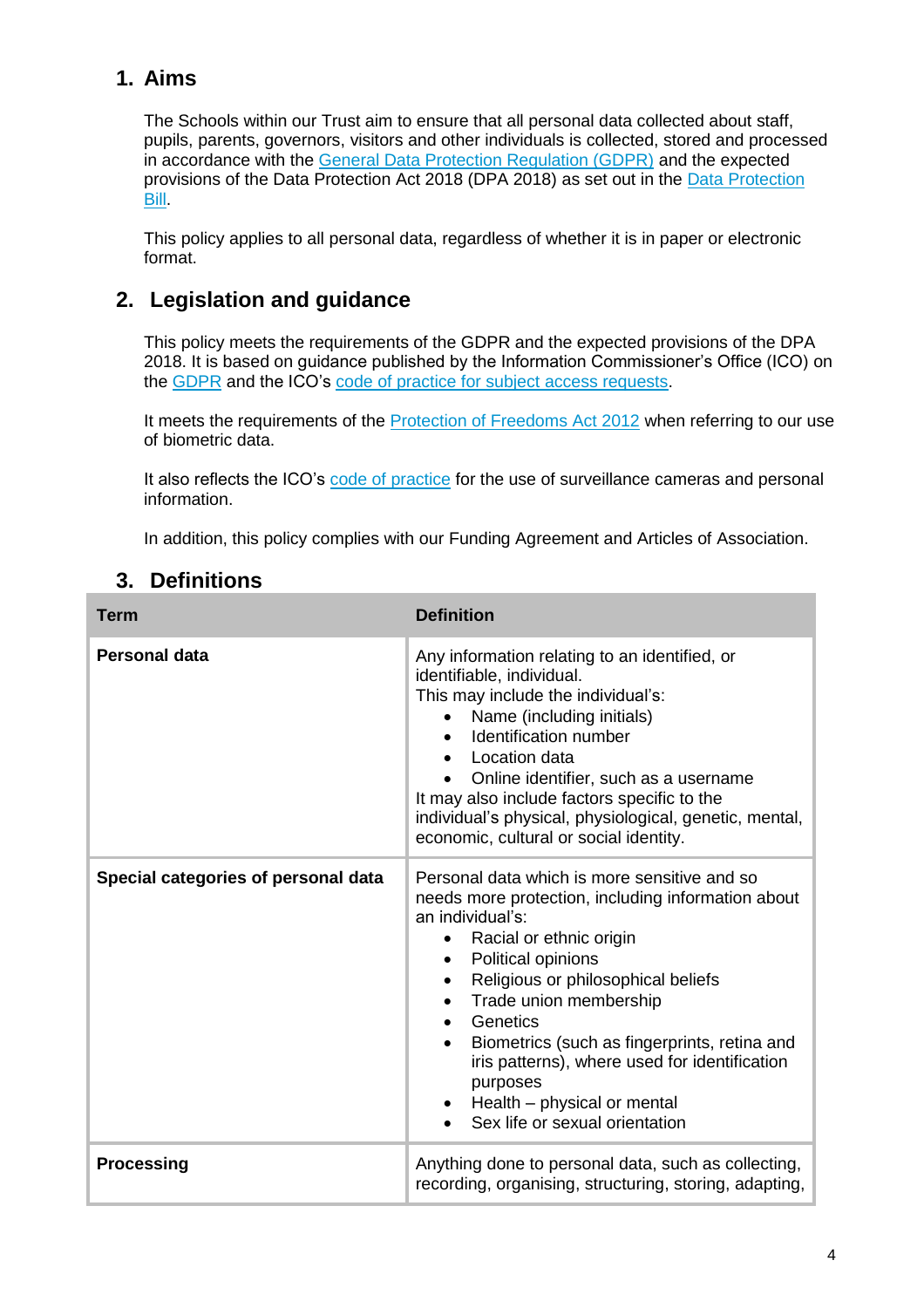|                      | altering, retrieving, using, disseminating, erasing or<br>destroying.<br>Processing can be automated or manual.                                         |
|----------------------|---------------------------------------------------------------------------------------------------------------------------------------------------------|
| Data subject         | The identified or identifiable individual whose<br>personal data is held or processed.                                                                  |
| Data controller      | A person or organisation that determines the<br>purposes and the means of processing of personal<br>data.                                               |
| Data processor       | A person or other body, other than an employee of<br>the data controller, who processes personal data<br>on behalf of the data controller.              |
| Personal data breach | A breach of security leading to the accidental or<br>unlawful destruction, loss, alteration, unauthorised<br>disclosure of, or access to personal data. |

### **4. The Data Controller**

Each of the schools in our Trust processes personal data relating to parents, pupils, staff, governors, visitors and others, and therefore is a data controller.

LIFE Education Trust is registered as a data controller with the ICO and will renew this registration annually or as otherwise legally required.

### **5. Roles and Responsibilities**

This policy applies to **all staff** employed by our school, and to external organisations or individuals working on our behalf. Staff who do not comply with this policy may face disciplinary action.

#### **5.1 Board of Directors and Local Governing Body**

Directors/ Trustees have ultimate responsibility for ensuring compliance across the Trust.

School Governors will also have an oversight role in making sure their school has good network security to keep the personal data they hold protected. This should also include having a business continuity plan in place that has cyber resilience as a consideration

#### **5.2 Data Protection Officer**

The data protection officer (DPO) is responsible for overseeing the implementation of this policy, monitoring our compliance with data protection law, and developing related policies and guidelines where applicable.

They will provide an annual report of their activities directly to the governing board and, where relevant, report to the board their advice and recommendations on school data protection issues.

The Director of Operations is also the point of contact for individuals whose data the school processes, and for the ICO.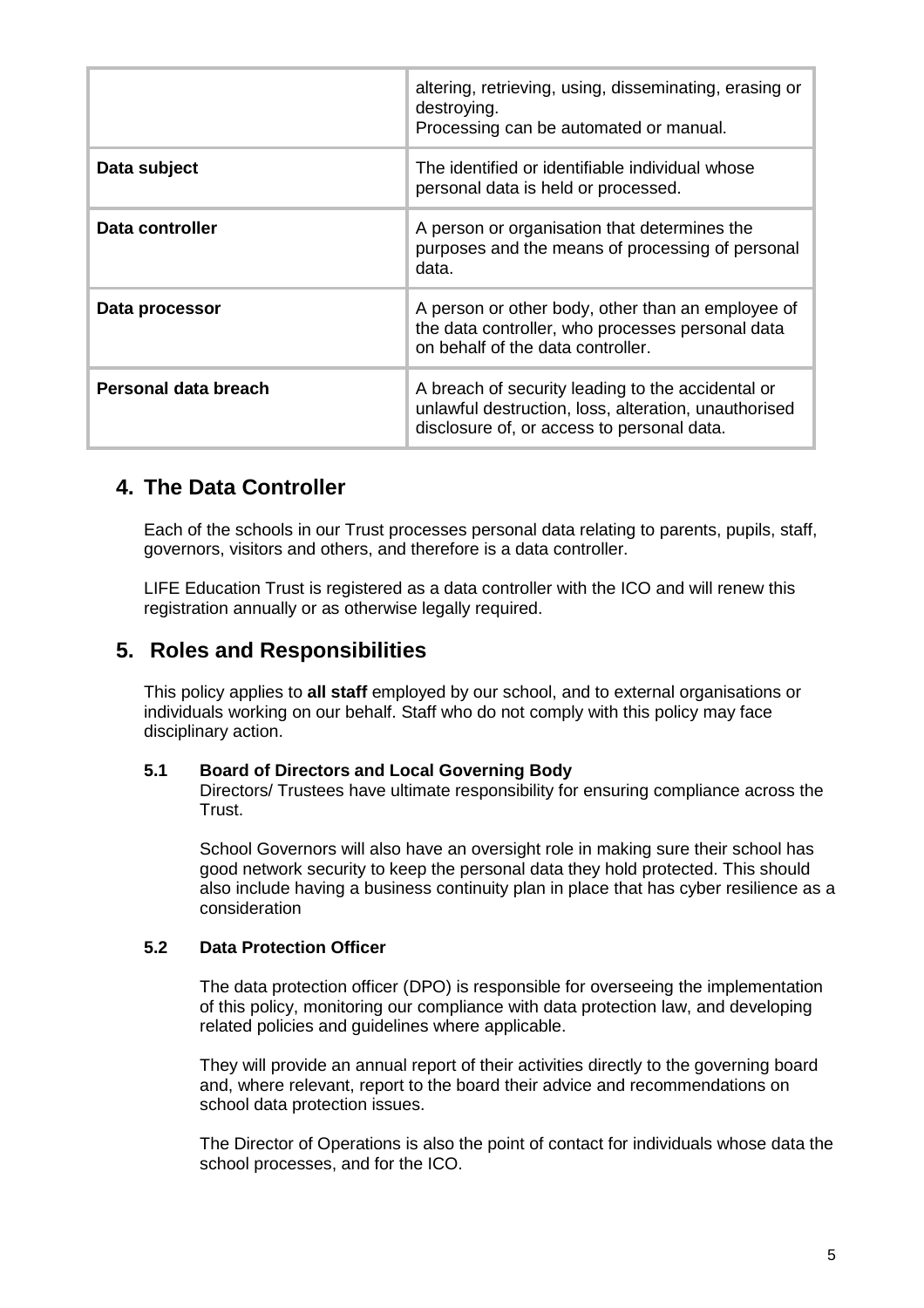Full details of the DPO's responsibilities are set out in their Service Level Agreement (SLA).

Our DPO is SPS DPO Services and is contactable: email: [info@sbmservices.co.uk](mailto:info@sbmservices.co.uk)

SBM Services (Uk) Ltd 12, Park Lane Business Centre Park Lane Langham Essex C04 5WR

#### **5.3 Headteacher**

The Headteacher acts as the representative of the data controller on a day-to-day basis.

### **5.4 All staff**

Staff are responsible for:

- Collecting, storing and processing any personal data in accordance with this policy
- Informing the school of any changes to their personal data, such as a change of address
- Contacting the DPO in the following circumstances:
	- o With any questions about the operation of this policy, data protection law, retaining personal data or keeping personal data secure
	- $\circ$  If they have any concerns that this policy is not being followed
	- $\circ$  If they are unsure whether or not they have a lawful basis to use personal data in a particular way
	- o If they need to rely on or capture consent, draft a privacy notice, deal with data protection rights invoked by an individual, or transfer personal data outside the European Economic Area
	- o If there has been a data breach
	- $\circ$  Whenever they are engaging in a new activity that may affect the privacy rights of individuals
	- $\circ$  If they need help with any contracts or sharing personal data with third parties
	- o

### **6. Data protection principles**

The GDPR is based on data protection principles that our school must comply with.

The principles say that personal data must be:

- Processed lawfully, fairly and in a transparent manner
- Collected for specified, explicit and legitimate purposes
- Adequate, relevant and limited to what is necessary to fulfil the purposes for which it is processed
- Accurate and, where necessary, kept up to date
- Kept for no longer than is necessary for the purposes for which it is processed
- Processed in a way that ensures it is appropriately secure

This policy sets out how the school aims to comply with these principles.

### **7. Collecting personal data**

#### **7.1 Lawfulness, fairness and transparency**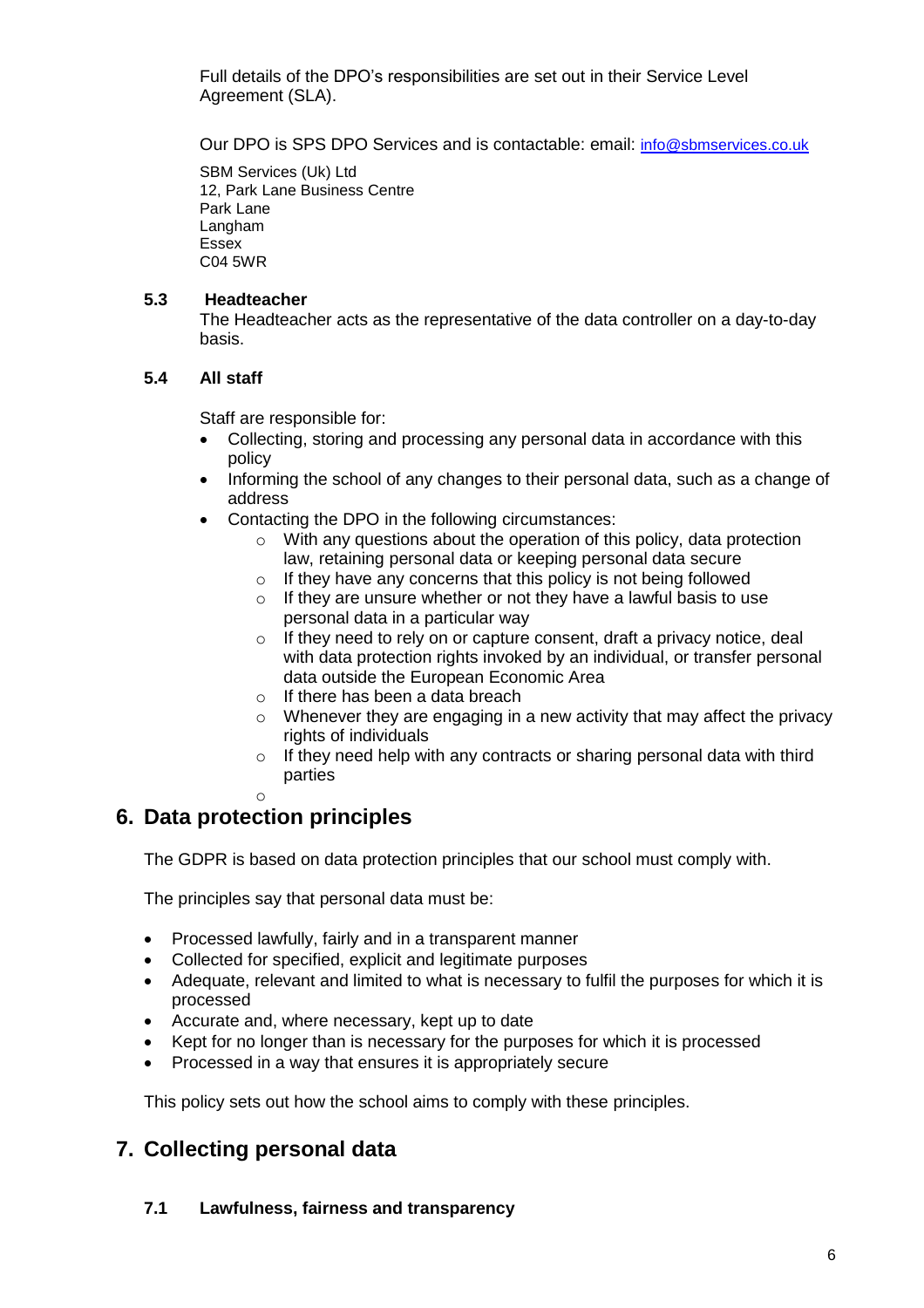We will only process personal data where we have one of 6 'lawful bases' (legal reasons) to do so under data protection law:

- The data needs to be processed so that the school can **fulfil a contract** with the individual, or the individual has asked the school to take specific steps before entering into a contract
- The data needs to be processed so that the school can **comply with a legal obligation**
- The data needs to be processed to ensure the **vital interests** of the individual e.g. to protect someone's life
- The data needs to be processed so that the school, as a public authority, can perform a task **in the public interest,** and carry out its official functions
- The data needs to be processed for the **legitimate interests** of the school or a third party (provided the individual's rights and freedoms are not overridden)
- The individual (or their parent/carer when appropriate in the case of a pupil) has freely given clear **consent**

For special categories of personal data, we will also meet one of the special category conditions for processing which are set out in the GDPR and Data Protection Act 2018.

#### *In our Primary schools:*

If we offer online services to pupils, such as classroom apps, and we intend to rely on consent as a basis for processing, we will get parental consent (except for online counselling and preventive services).

#### *In our Secondary schools:*

If we offer online services to pupils, such as classroom apps, and we intend to rely on consent as a basis for processing, we will get parental consent where the pupil is under 13 (except for online counselling and preventive services).

Whenever we first collect personal data directly from individuals, we will provide them with the relevant information required by data protection law.

#### **7.2 Limitation, minimisation and accuracy**

We will only collect personal data for specified, explicit and legitimate reasons. We will explain these reasons to the individuals when we first collect their data.

If we want to use personal data for reasons other than those given when we first obtained it, we will inform the individuals concerned before we do so, and seek consent where necessary.

Staff must only process personal data where it is necessary in order to do their jobs.

When staff no longer need the personal data they hold, they must ensure it is deleted or anonymised. This will be done in accordance with the school's record retention schedule.

### **8. Sharing personal data**

We will not normally share personal data with anyone else, but may do so where:

- There is an issue with a pupil or parent/carer that puts the safety of our staff at risk
- We need to liaise with other agencies we will seek consent as necessary before doing this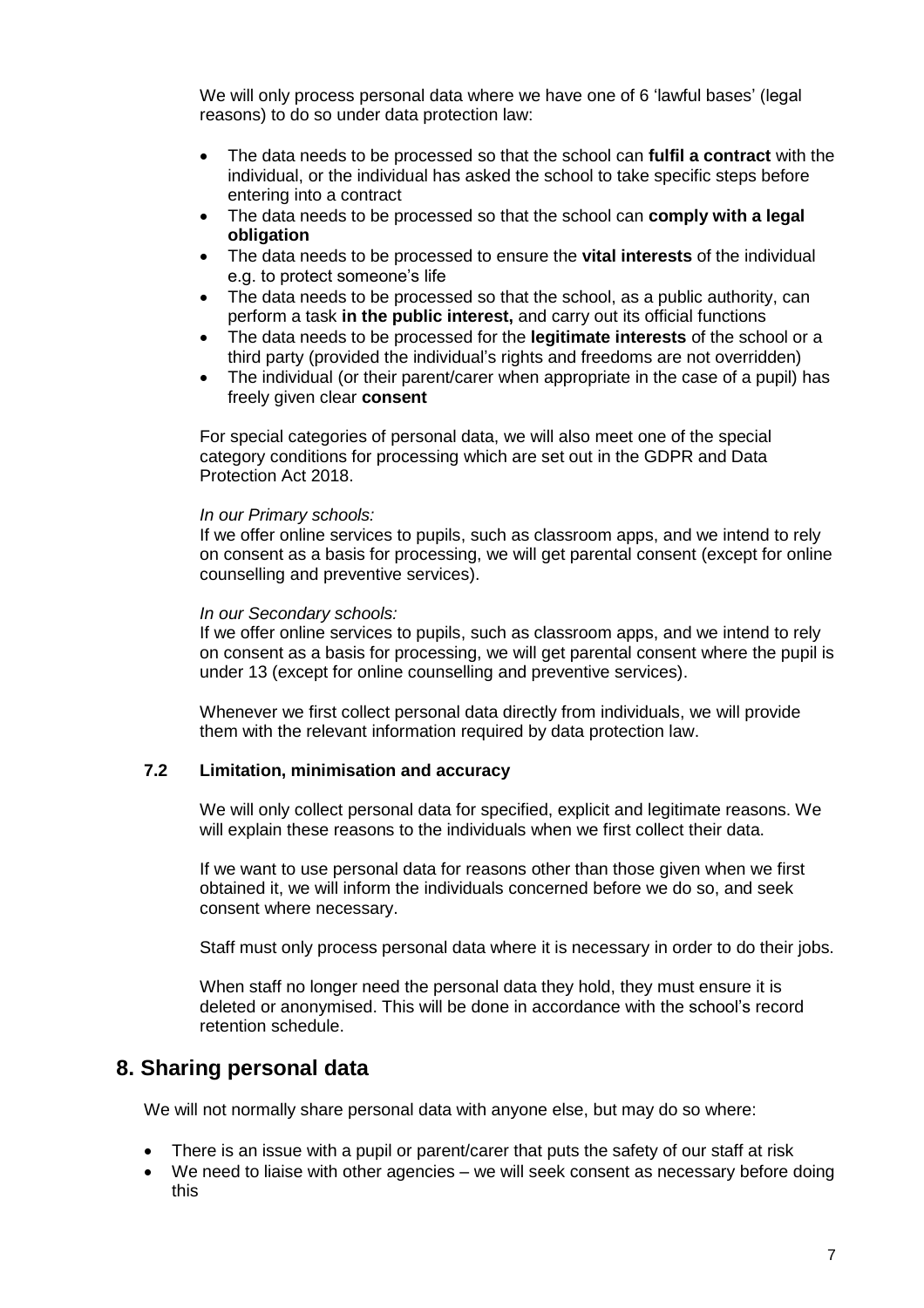- Our suppliers or contractors need data to enable us to provide services to our staff and pupils. When doing this, we will:
	- $\circ$  Only appoint suppliers or contractors which can provide sufficient quarantees that they comply with data protection law
	- $\circ$  Establish a data sharing agreement with the supplier or contractor, either in the contract or as a standalone agreement, to ensure the fair and lawful processing of any personal data we share
	- o Only share data that the supplier or contractor needs to carry out their service, and information necessary to keep them safe while working with us

We will also share personal data with law enforcement and government bodies where we are legally required to do so, including for:

- The prevention or detection of crime and/or fraud
- The apprehension or prosecution of offenders
- The assessment or collection of tax owed to HMRC
- In connection with legal proceedings
- Where the disclosure is required to satisfy our safeguarding obligations
- Research and statistical purposes, as long as personal data is sufficiently anonymised or consent has been provided

We may also share personal data with emergency services and local authorities to help them to respond to an emergency situation that affects any of our pupils or staff.

Where we transfer personal data to a country or territory outside the European Economic Area, we will do so in accordance with data protection law.

### **9. Subject Access Requests and other rights of individuals**

### **9.1 Subject access requests**

Individuals have a right to make a 'subject access request' to gain access to personal information that the school holds about them. This includes:

- Confirmation that their personal data is being processed
- Access to a copy of the data
- The purposes of the data processing
- The categories of personal data concerned
- Who the data has been, or will be, shared with
- How long the data will be stored for, or if this isn't possible, the criteria used to determine this period
- The source of the data, if not the individual
- Whether any automated decision-making is being applied to their data, and what the significance and consequences of this might be for the individual

Subject access requests must be submitted in writing, either by letter, email or fax to the Director of Operations. They should include:

- Name of individual
- Correspondence address
- Contact number and email address
- Details of the information requested

If staff receive a subject access request they must immediately forward it to the Director of Operations.

### **9.2 Children and subject access requests**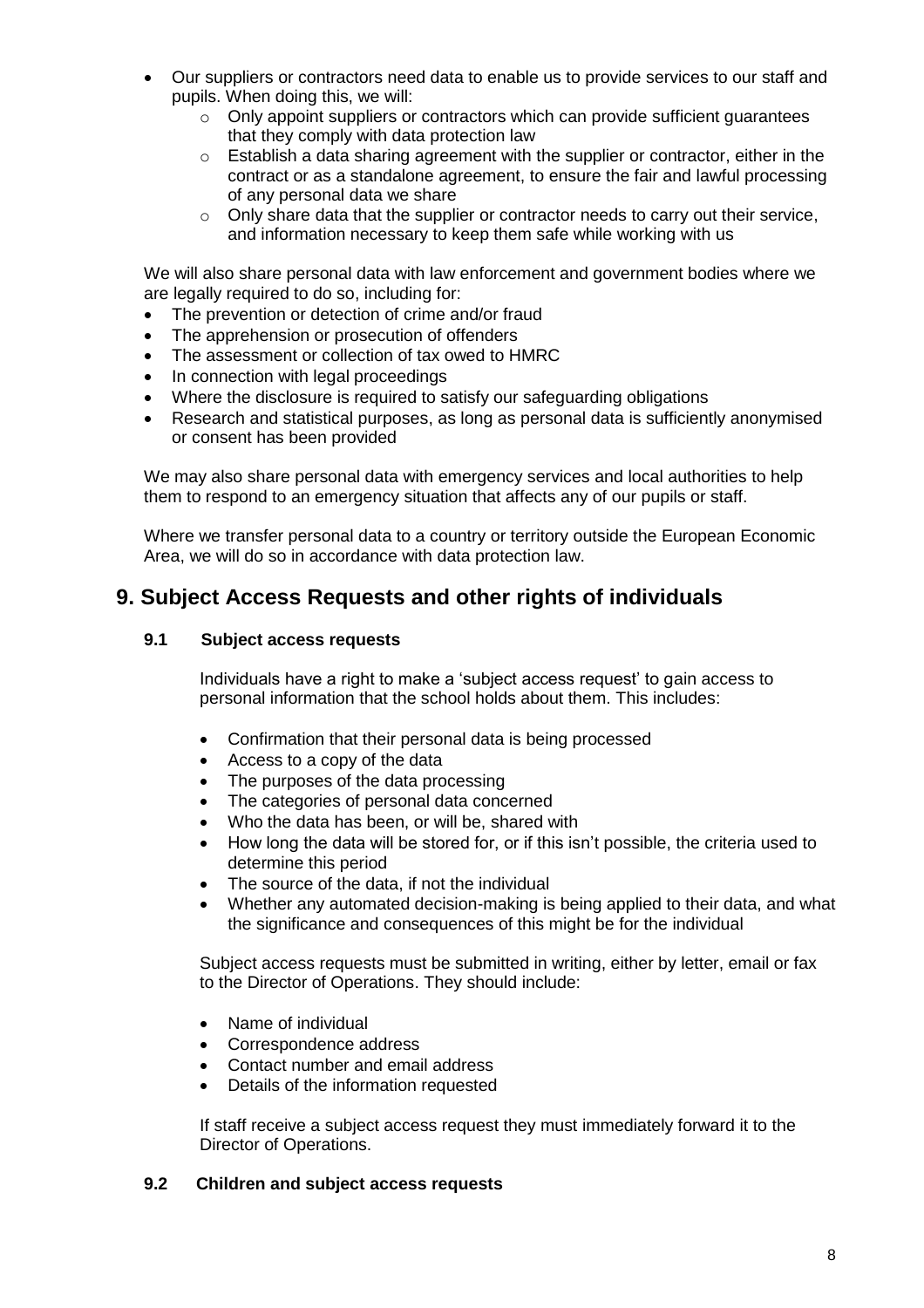Personal data about a child belongs to that child, and not the child's parents or carers. For a parent or carer to make a subject access request with respect to their child, the child must either be unable to understand their rights and the implications of a subject access request, or have given their consent.

Children below the age of 12 are generally not regarded to be mature enough to understand their rights and the implications of a subject access request. Therefore, most subject access requests from parents or carers of pupils at our school may be granted without the express permission of the pupil. This is not a rule and a pupil's ability to understand their rights will always be judged on a case-by-case basis.

Children aged 12 and above are generally regarded to be mature enough to understand their rights and the implications of a subject access request. Therefore, most subject access requests from parents or carers of pupils at our school may not be granted without the express permission of the pupil. This is not a rule and a pupil's ability to understand their rights will always be judged on a case-by-case basis.

### **9.3 Responding to subject access requests**

When responding to requests, we:

- May ask the individual to provide 2 forms of identification
- May contact the individual via phone to confirm the request was made
- Will respond without delay and within 1 month of receipt of the request
- Will provide the information free of charge
- May tell the individual we will comply within 3 months of receipt of the request, where a request is complex or numerous. We will inform the individual of this within 1 month, and explain why the extension is necessary

We will not disclose information if it:

- Might cause serious harm to the physical or mental health of the pupil or another individual
- Would reveal that the child is at risk of abuse, where the disclosure of that information would not be in the child's best interests
- Is contained in adoption or parental order records
- Is given to a court in proceedings concerning the child

If the request is unfounded or excessive, we may refuse to act on it, or charge a reasonable fee which takes into account administrative costs.

A request will be deemed to be unfounded or excessive if it is repetitive, or asks for further copies of the same information.

When we refuse a request, we will tell the individual why, and tell them they have the right to submit a complaint following the Trust complaints procedure. If this does not produce a resolution then they have the right to complain to complain to the ICO.

#### **9.4 Other data protection rights of the individual**

In addition to the right to make a subject access request (see above), and to receive information when we are collecting their data about how we use and process it (see section 7), individuals also have the right to:

Withdraw their consent to processing at any time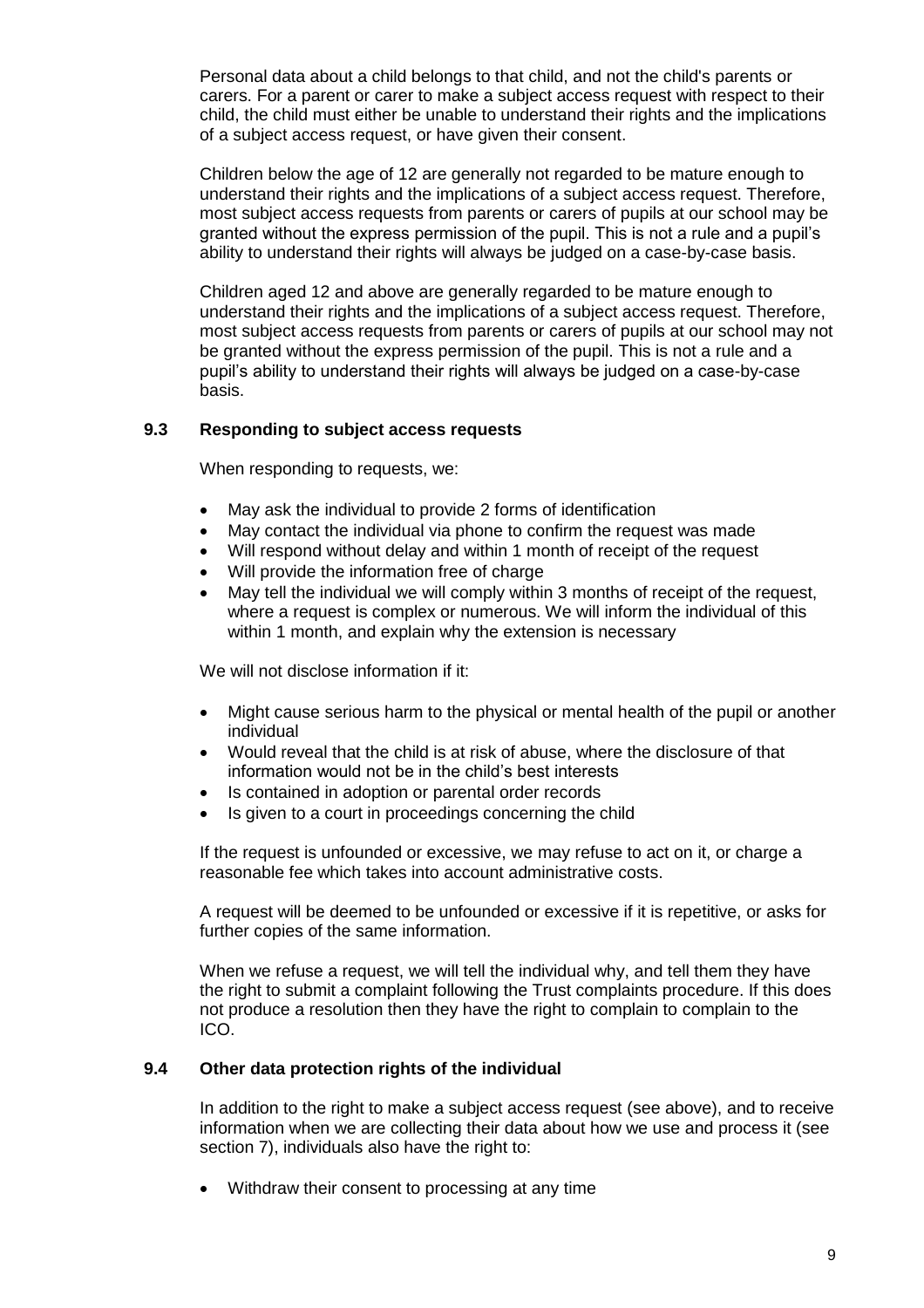- Ask us to rectify, erase or restrict processing of their personal data, or object to the processing of it (in certain circumstances)
- Prevent use of their personal data for direct marketing
- Challenge processing which has been justified on the basis of public interest
- Request a copy of agreements under which their personal data is transferred outside of the European Economic Area
- Object to decisions based solely on automated decision making or profiling (decisions taken with no human involvement, that might negatively affect them)
- Prevent processing that is likely to cause damage or distress
- Be notified of a data breach in certain circumstances
- Make a complaint to the ICO
- Ask for their personal data to be transferred to a third party in a structured, commonly used and machine-readable format (in certain circumstances)

Individuals should submit any request to exercise these rights to the DPO. If staff receive such a request, they must immediately forward it to the DPO.

### **10. Parental requests to see the educational record**

Parents, or those with parental responsibility, have a legal right to free access to their child's educational record (which includes most information about a pupil) within 15 school days of receipt of a written request.

### **11. Biometric recognition systems**

Where we use pupils' biometric data as part of an automated biometric recognition system (for example, pupils use finger prints to receive school dinners instead of paying with cash), we will comply with the requirements of the [Protection of Freedoms Act 2012.](https://www.legislation.gov.uk/ukpga/2012/9/section/26)

Parents/carers will be notified before any biometric recognition system is put in place or before their child first takes part in it. The school will get written consent from at least one parent or carer before we take any biometric data from their child and first process it.

Parents/carers and pupils have the right to choose not to use the school's biometric system(s). We will provide alternative means of accessing the relevant services for those pupils. For example, pupils can pay for school dinners in cash at each transaction if they wish.

Parents/carers and pupils can object to participation in the school's biometric recognition system(s), or withdraw consent, at any time, and we will make sure that any relevant data already captured is deleted.

As required by law, if a pupil refuses to participate in, or continue to participate in, the processing of their biometric data, we will not process that data irrespective of any consent given by the pupil's parent(s)/carer(s).

Where staff members or other adults use the school's biometric system(s), we will also obtain their consent before they first take part in it, and provide alternative means of accessing the relevant service if they object. Staff and other adults can also withdraw consent at any time, and the school will delete any relevant data already captured.

### **12. CCTV**

We use CCTV in various locations around the school site to ensure it remains safe. We will adhere to the ICO's [code of practice](https://ico.org.uk/media/for-organisations/documents/1542/cctv-code-of-practice.pdf) for the use of CCTV.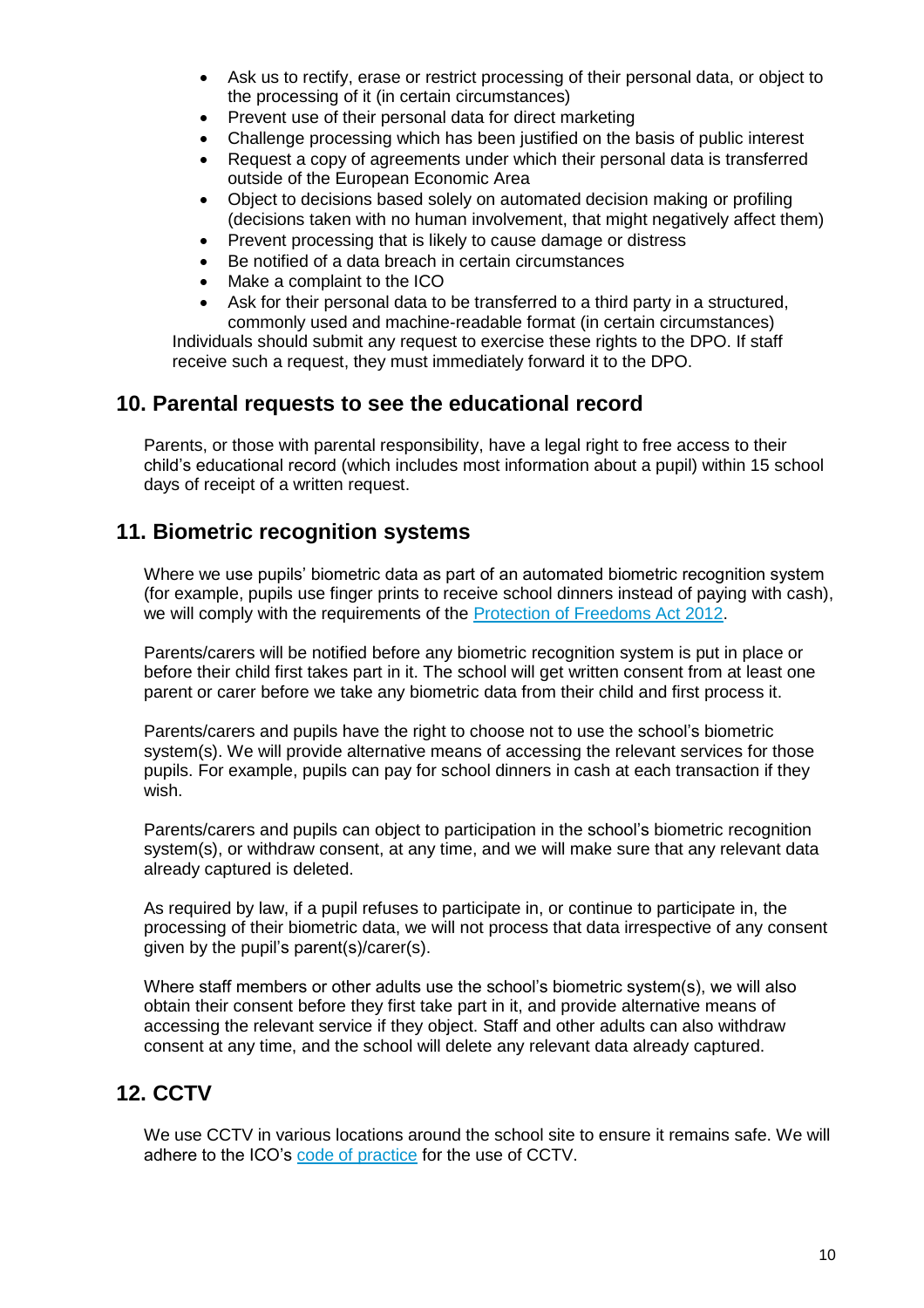We do not need to ask individuals' permission to use CCTV, but we make it clear where individuals are being recorded. Security cameras are clearly visible and accompanied by prominent signs explaining that CCTV is in use.

Any enquiries about the CCTV system should be directed to the Headteacher at the respective school.

### **13. Photographs and videos**

As part of our school activities, we may take photographs and record images of individuals within our school.

#### *In our Primary schools:*

We will obtain written consent from parents/carers for photographs and videos to be taken of their child for communication, marketing and promotional materials. We will clearly explain all the mediums that the image/video would be used to both the parent/carer and pupil.We will also inform Parents the length of time of the consent.

#### *In our Secondary schools:*

We will obtain written consent from parents/carers, or pupils aged 18 and over, for photographs and videos to be taken of pupils for communication, marketing and promotional materials.

Where we need parental consent, we will clearly explain how the photograph and/or video will be used to both the parent/carer and pupil. Where we don't need parental consent, we will clearly explain to the pupil how the photograph and/or video will be used.

Uses may include but are not limited to:

- Within school on notice boards and in school magazines, brochures, newsletters, etc.
- Outside of school by external agencies such as the school photographer, newspapers, campaigns
- Online on our school website or social media pages

The length of time of the consent will be made clear explaining that consent can be refused or withdrawn at any time. If consent is withdrawn, we will delete the photograph or video and not distribute it further.

When using photographs and videos in this way we will not accompany them with any other personal information about the child, to ensure they cannot be identified.

See the Trust Child Protection Policy for more information on our use of photographs and videos.

### **14. Data protection by design and default**

We will put measures in place to show that we have integrated data protection into all of our data processing activities, including:

- Appointing a suitably qualified DPO, and ensuring they have the necessary resources to fulfil their duties and maintain their expert knowledge
- Only processing personal data that is necessary for each specific purpose of processing, and always in line with the data protection principles set out in relevant data protection law (see section 6)
- Completing privacy impact assessments where the school's processing of personal data presents a high risk to rights and freedoms of individuals, and when introducing new technologies (the DPO will advise on this process)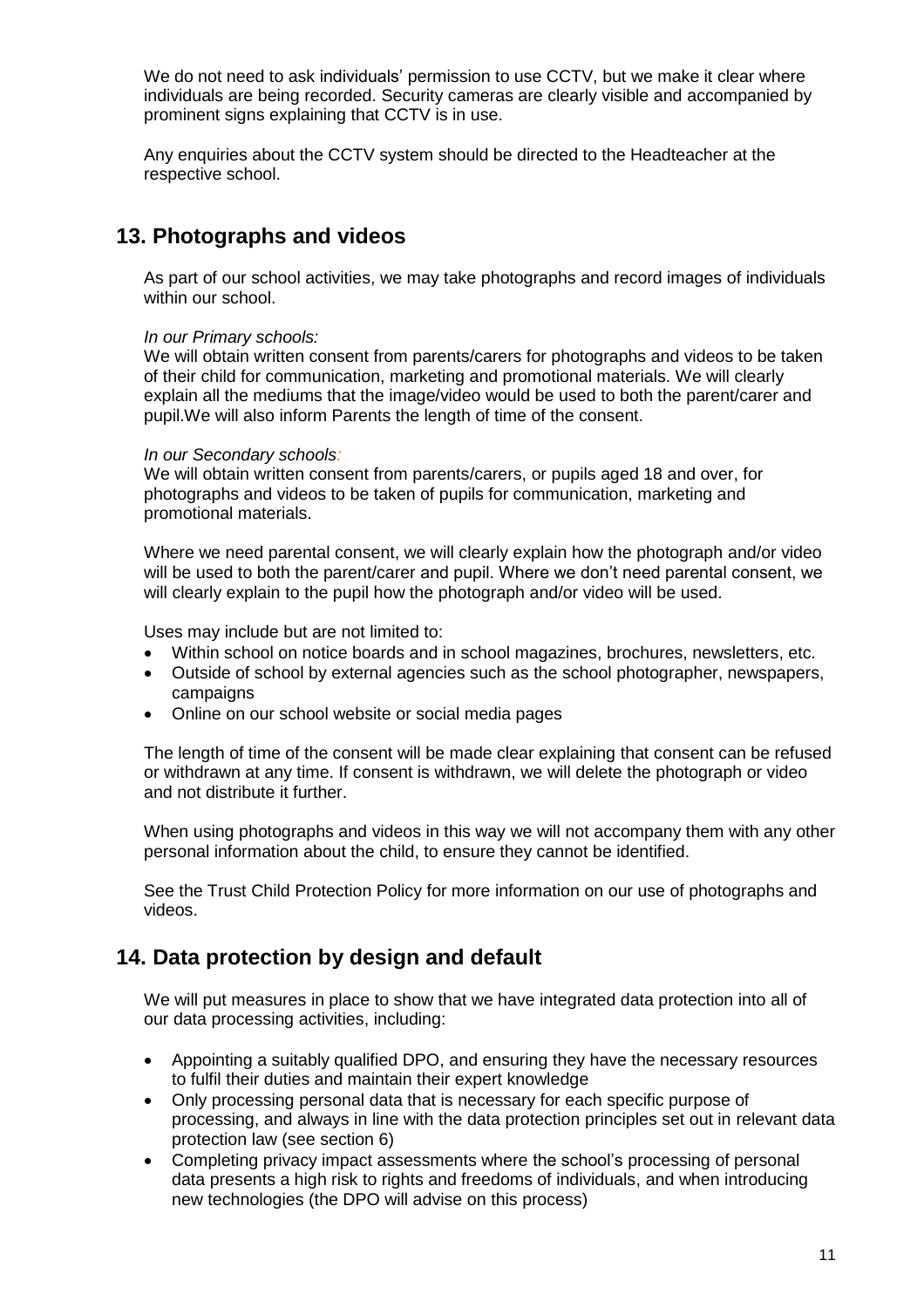- Integrating data protection into internal documents including this policy, any related policies and privacy notices
- Regularly training members of staff on data protection law, this policy, any related policies and any other data protection matters; we will also keep a record of attendance
- Regularly conducting reviews and audits to test our privacy measures and make sure we are compliant
- Maintaining records of our processing activities, including:
	- $\circ$  For the benefit of data subjects, making available the name and contact details of our school and DPO and all information we are required to share about how we use and process their personal data (via our privacy notices)
	- o For all personal data that we hold, maintaining an internal record of the type of data, data subject, how and why we are using the data, any third-party recipients, how and why we are storing the data, retention periods and how we are keeping the data secure

### **15. Data security and storage of records**

We will protect personal data and keep it safe from unauthorised or unlawful access, alteration, processing or disclosure, and against accidental or unlawful loss, destruction or damage.

In particular:

- Paper-based records and portable electronic devices, such as laptops and hard drives that contain personal data are kept under lock and key when not in use
- Papers containing confidential personal data must not be left on office and classroom desks, on staffroom tables, pinned to notice/display boards, or left anywhere else where there is general access
- Where personal information needs to be taken off site, staff must sign it in and out from the school office
- Passwords that are at least 6 characters long containing letters and numbers are used to access school computers, laptops and other electronic devices. Staff and pupils are reminded to change their passwords at regular intervals
- Encryption software is used to protect all portable devices and removable media, such as laptops and USB devices
- Staff, pupils or governors who store personal information on their personal devices are expected to follow the same security procedures as for school-owned equipment (see the Trust ICT policy)
- Where we need to share personal data with a third party, we carry out due diligence and take reasonable steps to ensure it is stored securely and adequately protected (see section 8)

### **16. Disposal of records**

Personal data that is no longer needed will be disposed of securely. Personal data that has become inaccurate or out of date will also be disposed of securely, where we cannot or do not need to rectify or update it.

For example, we will cross shred or incinerate paper-based records, and overwrite or delete electronic files. We may also use a third party to safely dispose of records on the school's behalf. If we do so, we will require the third party to provide sufficient guarantees that it complies with data protection law.

### **17. Personal data breaches**

The school will make all reasonable endeavours to ensure that there are no personal data breaches.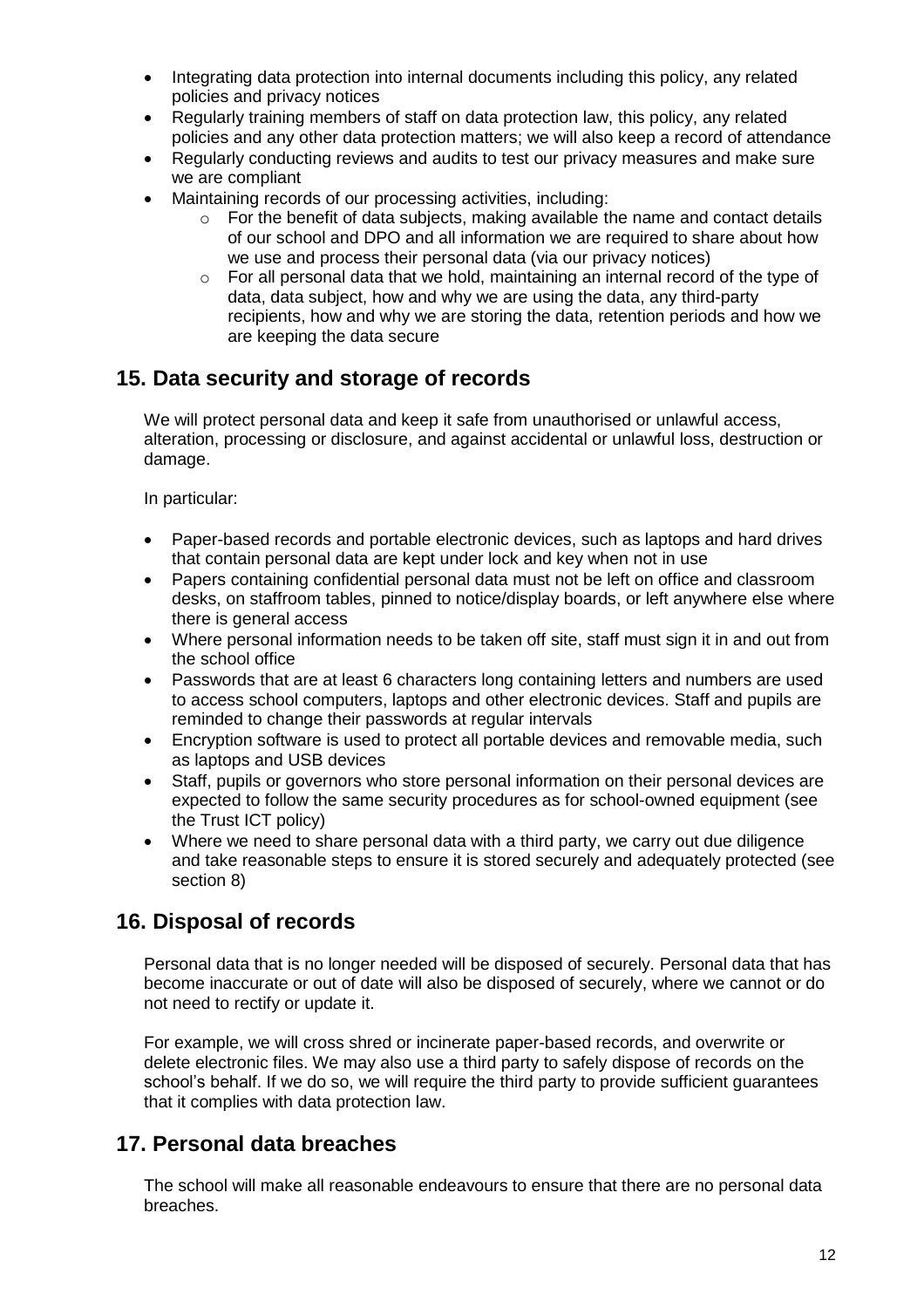In the unlikely event of a suspected data breach, we will follow the procedure set out in appendix 1.

When appropriate, we will report the data breach to the ICO within 72 hours. Such breaches in a school context may include, but are not limited to:

- A non-anonymised dataset being published on the school website which shows the exam results of pupils eligible for the pupil premium
- Safeguarding information being made available to an unauthorised person
- The theft of a school laptop containing non-encrypted personal data about pupils

### **18. Training**

All staff and governors are provided with data protection training as part of their induction process.

Data protection will also form part of continuing professional development, where changes to legislation, guidance or the school's processes make it necessary.

### **19. Monitoring arrangements**

The DPO is responsible for monitoring and reviewing this policy.

This policy will be reviewed and updated if necessary when the Data Protection Bill receives royal assent and becomes law (as the Data Protection Act 2018) – if any changes are made to the bill that affect our school's practice. Otherwise, or from then on, this policy will be reviewed **every 2 years** and shared with the full governing board.

### **20. Links with other policies**

This data protection policy is linked to our:

- o Freedom of information publication scheme
- o ICT Policy
- o Child Protection Policy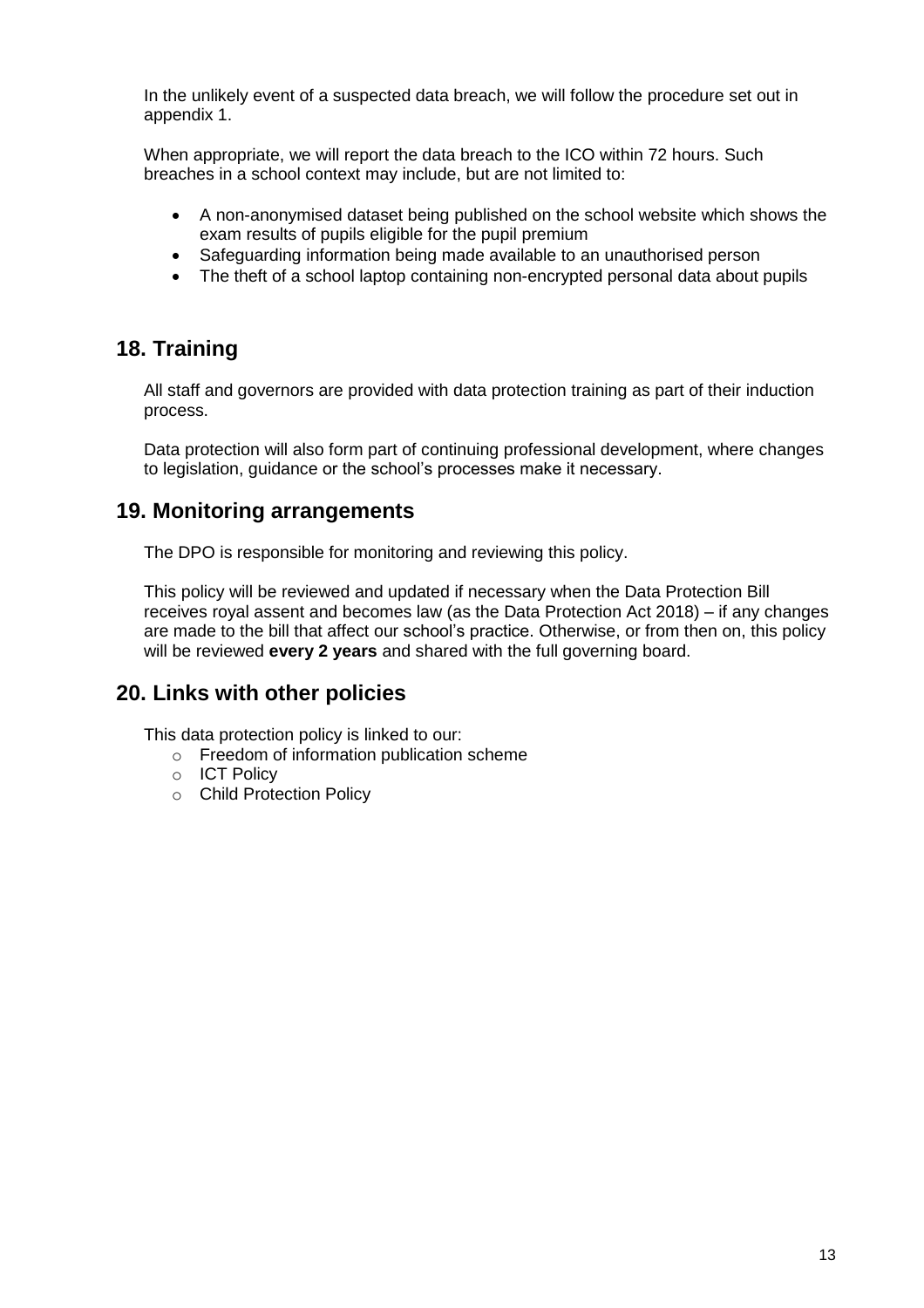# **Appendix 1: Personal data breach procedure**

This procedure is based on [guidance on personal data breaches](https://ico.org.uk/for-organisations/guide-to-the-general-data-protection-regulation-gdpr/personal-data-breaches/) produced by the ICO.

- On finding or causing a breach, or potential breach, the staff member or data processor must immediately notify the Director of Operations
- The Director of Operations will investigate the report, and determine whether a breach has occurred. To decide, the DOO will consider whether personal data has been accidentally or unlawfully:
	- o Lost
	- o Stolen
	- o Destroyed
	- o Altered
	- o Disclosed or made available where it should not have been
	- o Made available to unauthorised people
- The DOO will alert the headteacher and the chair of governors
- The DOO will make all reasonable efforts to contain and minimise the impact of the breach, assisted by relevant staff members or data processors where necessary. (Actions relevant to specific data types are set out at the end of this procedure)
- The DOO will assess the potential consequences, based on how serious they are, and how likely they are to happen
- The DOO will work out whether the breach must be reported to the ICO. This must be judged on a case-by-case basis. To decide, the DOO will consider whether the breach is likely to negatively affect people's rights and freedoms, and cause them any physical, material or non-material damage (e.g. emotional distress), including through:
	- o Loss of control over their data
	- o Discrimination
	- o Identify theft or fraud
	- o Financial loss
	- o Unauthorised reversal of pseudonymisation (for example, key-coding)
	- o Damage to reputation
	- o Loss of confidentiality

o Any other significant economic or social disadvantage to the individual(s) concerned If it's likely that there will be a risk to people's rights and freedoms, the DOO must notify the ICO.

- The DOO will document the decision (either way), in case it is challenged at a later date by the ICO or an individual affected by the breach. Documented decisions are stored on the schools secure computer system with passwords.
- Where the ICO must be notified, the DPO will do this via the ['report a breach'](https://ico.org.uk/for-organisations/report-a-breach/) page of the [ICO website](https://ico.org.uk/for-organisations/report-a-breach/) within 72 hours. As required, the DPO will set out:
	- $\circ$  A description of the nature of the personal data breach including, where possible:
		- The categories and approximate number of individuals concerned<br>The categories and approximate number of personal data records
		- The categories and approximate number of personal data records concerned
	- o The name and contact details of the DPO
	- o A description of the likely consequences of the personal data breach
	- $\circ$  A description of the measures that have been, or will be taken, to deal with the breach and mitigate any possible adverse effects on the individual(s) concerned
- If all the above details are not yet known, the DPO will report as much as they can within 72 hours. The report will explain that there is a delay, the reasons why, and when the DPO expects to have further information. The DPO will submit the remaining information as soon as possible
- The DPO will also assess the risk to individuals, again based on the severity and likelihood of potential or actual impact. If the risk is high, the DPO will promptly inform, in writing, all individuals whose personal data has been breached. This notification will set out:
	- o The name and contact details of the DPO
	- o A description of the likely consequences of the personal data breach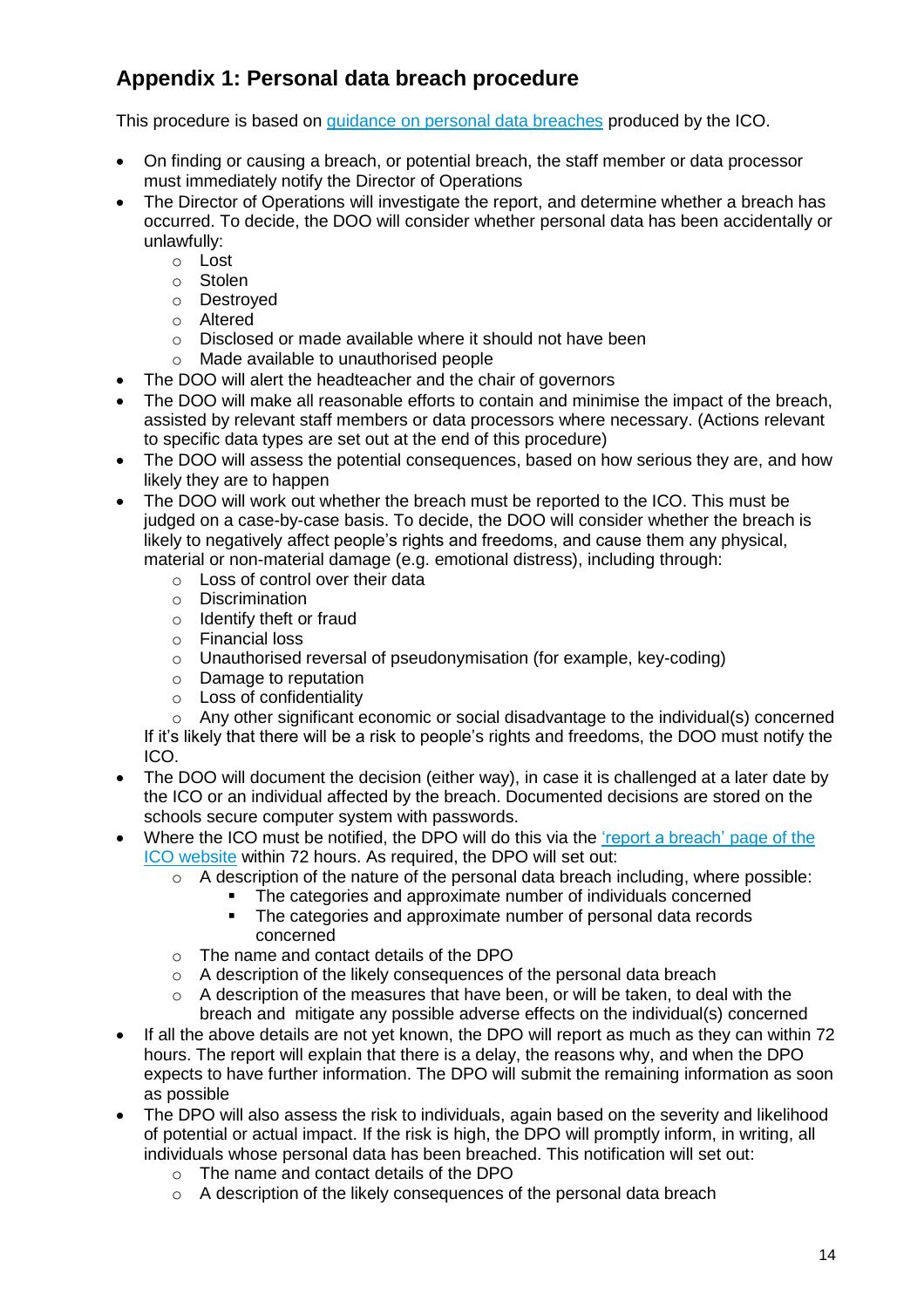- o A description of the measures that have been, or will be, taken to deal with the data breach and mitigate any possible adverse effects on the individual(s) concerned
- The DPO will notify any relevant third parties who can help mitigate the loss to individuals for example, the police, insurers, banks or credit card companies
- The DPO will document each breach, irrespective of whether it is reported to the ICO. For each breach, this record will include the:
	- o Facts and cause
	- o Effects
	- o Action taken to contain it and ensure it does not happen again (such as establishing more robust processes or providing further training for individuals)
- Records of all breaches will be stored stored on the schools secure computer system with passwords.

The DOO and headteacher will meet to review what happened and how it can be stopped from happening again. This meeting will happen as soon as reasonably possible

### **Actions to minimise the impact of data breaches**

We will take the actions set out below to mitigate the impact of different types of data breach, focusing especially on breaches involving particularly risky or sensitive information. We will review the effectiveness of these actions and amend them as necessary after any data breach. This list of actions will be updated upon recommendations from the DPO.

### **Sensitive information being disclosed via email (including safeguarding records)**

- If special category data (sensitive information) is accidentally made available via email to unauthorised individuals, the sender must attempt to recall the email as soon as they become aware of the error
- Members of staff who receive personal data sent in error must alert the sender and the DOO as soon as they become aware of the error
- If the sender is unavailable or cannot recall the email for any reason, the DPO will ask the ICT department to recall it
- In any cases where the recall is unsuccessful, the DOO will contact the relevant unauthorised individuals who received the email, explain that the information was sent in error, and request that those individuals delete the information and do not share, publish, save or replicate it in any way
- The DOO will ensure we receive a written response from all the individuals who received the data, confirming that they have complied with this request
- The DOO will carry out an internet search to check that the information has not been made public; if it has, we will contact the publisher/website owner or administrator to request that the information is removed from their website and deleted

Other types of breach that you might want to consider could include:

- Details of pupil premium interventions for named children being published on the school website
- Non-anonymised pupil exam results or staff pay information being shared with governors
- A school laptop containing non-encrypted sensitive personal data being stolen or hacked
- The school's cashless payment provider being hacked and parents' financial details stolen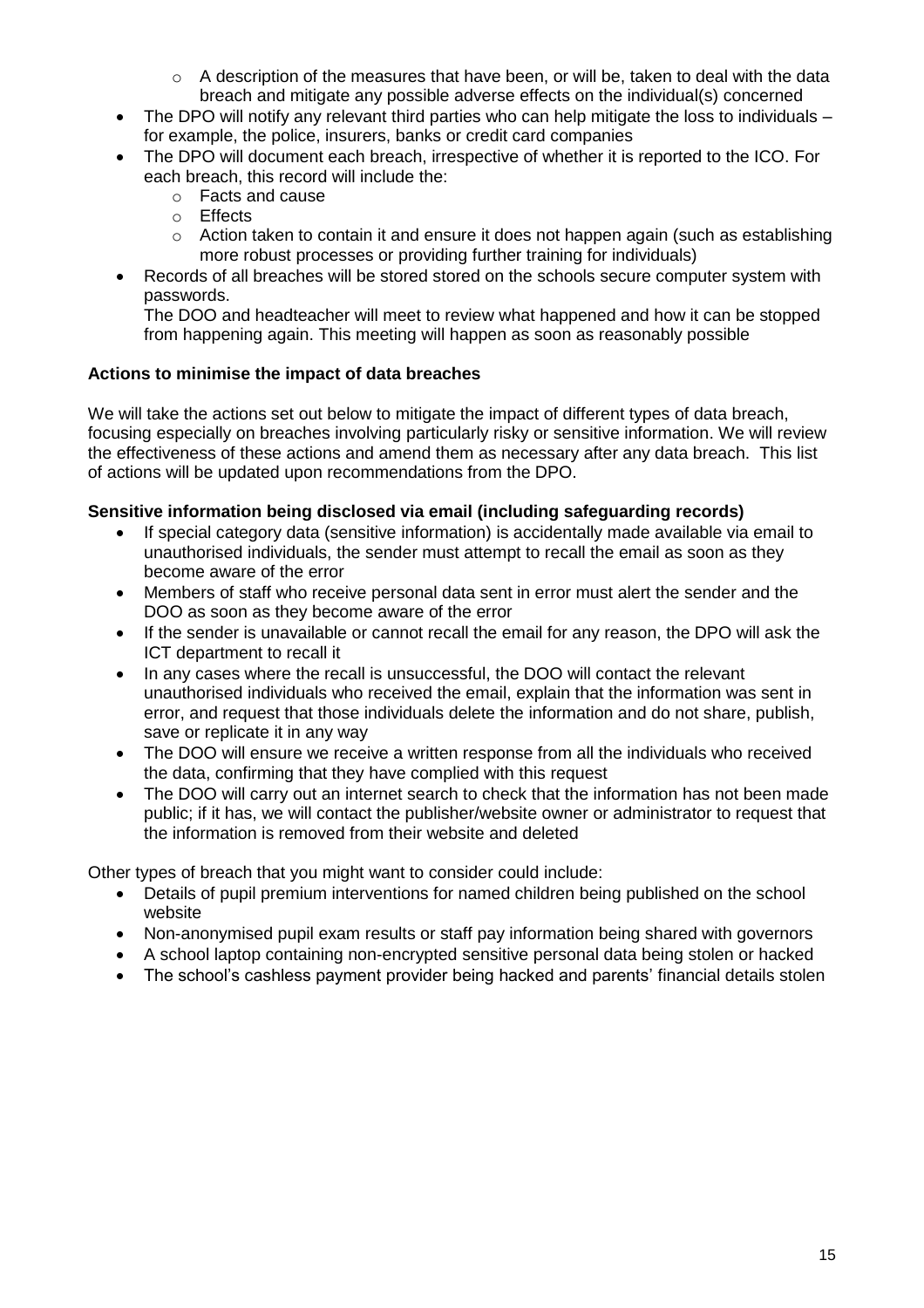# **Appendix 2: Exam Related Information**

There is a requirement for the exams officer to hold exams-related information on candidates taking external examinations.

Candidates' exam-related data may be shared with the following organisations:

- Awarding bodies
- Joint Council for Qualifications
- Any other organisations relevant to the schools' centre i.e. Department for Education and Local Authority

This data may be shared via one or more of the following methods:

- Hard copy
- Email
- Secure extranet sites (i.e. OCR Interchange; Pearson Edexcel Online; WJEC Secure services; e-AQA; A2C interchange
- SIMS (provided by Capita SIMS)

This data may relate to exam entries, access arrangements, the conduct of exams and nonexamination assessments, special consideration requests and exam results/post results/ certificate information.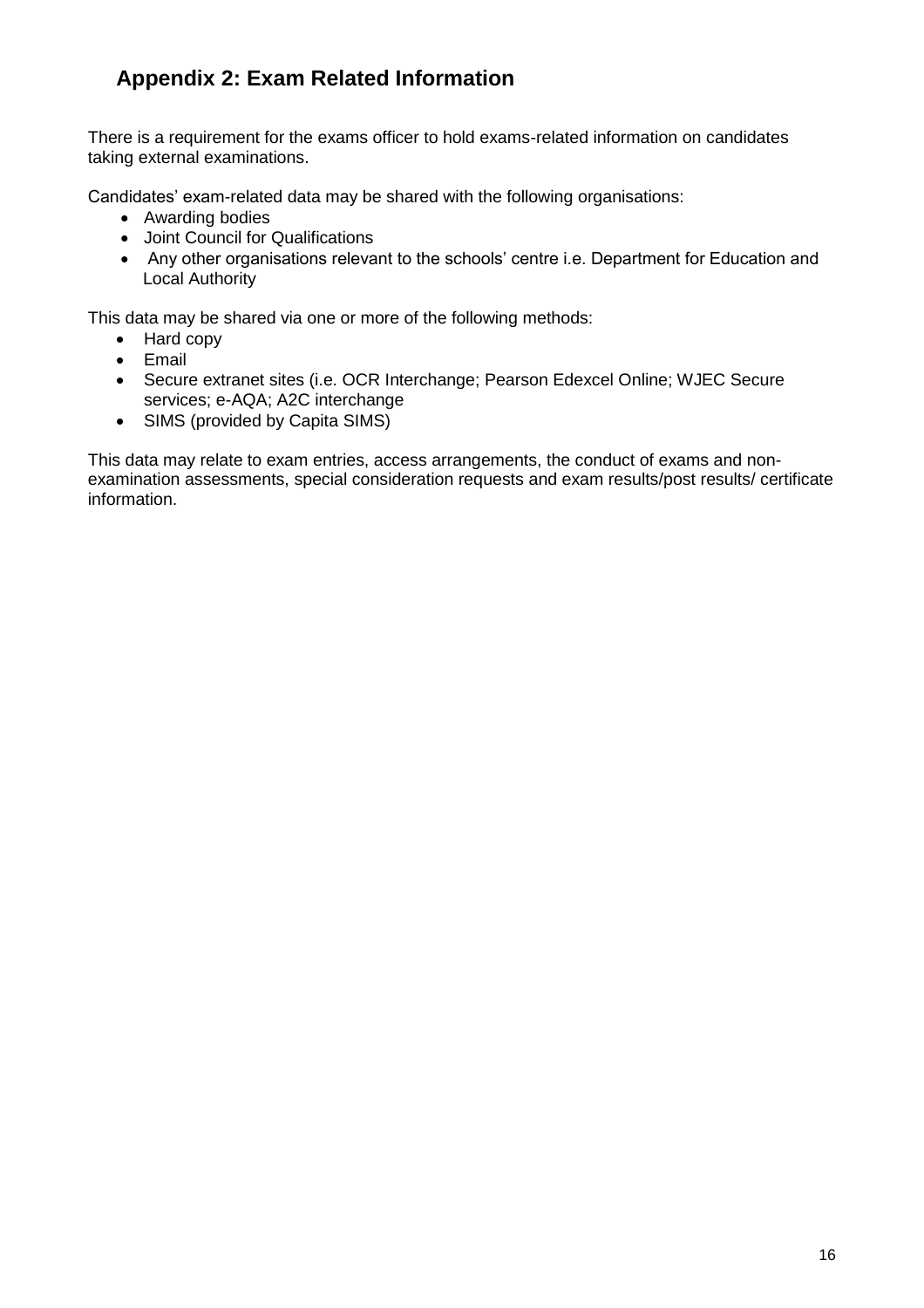# **Appendix 3 Making a Subject Access Request**

What should my request look like?

You could use the letter template below as a guide, adding exactly what information you are asking for:

> [Name and address of the organisation] [Your name and full postal address] [Your contact number] [Your email address] [The date]

Dear Sir or Madam

### **Subject access request**

[*Include your full name and other relevant details to help identify you].*

Please supply the personal data you hold about me, which I am entitled to receive under data protection law, held in:

*[Give specific details of where to search for the personal data you want, for example:*

- my personnel file:
- emails between 'person A' and 'person B' (from 1 June 2017 to 1 Sept 2017)
- my medical records (between 2014 and 2017) held by 'Dr C' at 'hospital D';
- the CCTV camera situated at ('location E') on 23 May 2017 between 11am and 5pm; and
- financial statements (between 2013 and 2017) held in account number xxxxx.]

If you need any more information, please let me know as soon as possible.

*[If relevant, state whether you would prefer to receive the data in a particular electronic format, or printed out].*

It may be helpful for you to know that data protection law requires you to respond to a request for personal data within one calendar month.

If you do not normally deal with these requests, please pass this letter to your data protection officer or relevant staff member.

If you need advice on dealing with this request, the Information Commissioner's Office can assist you. Its website is ico.org.uk, or it can be contacted on 0303 123 1113.

Yours faithfully

*[Signature]*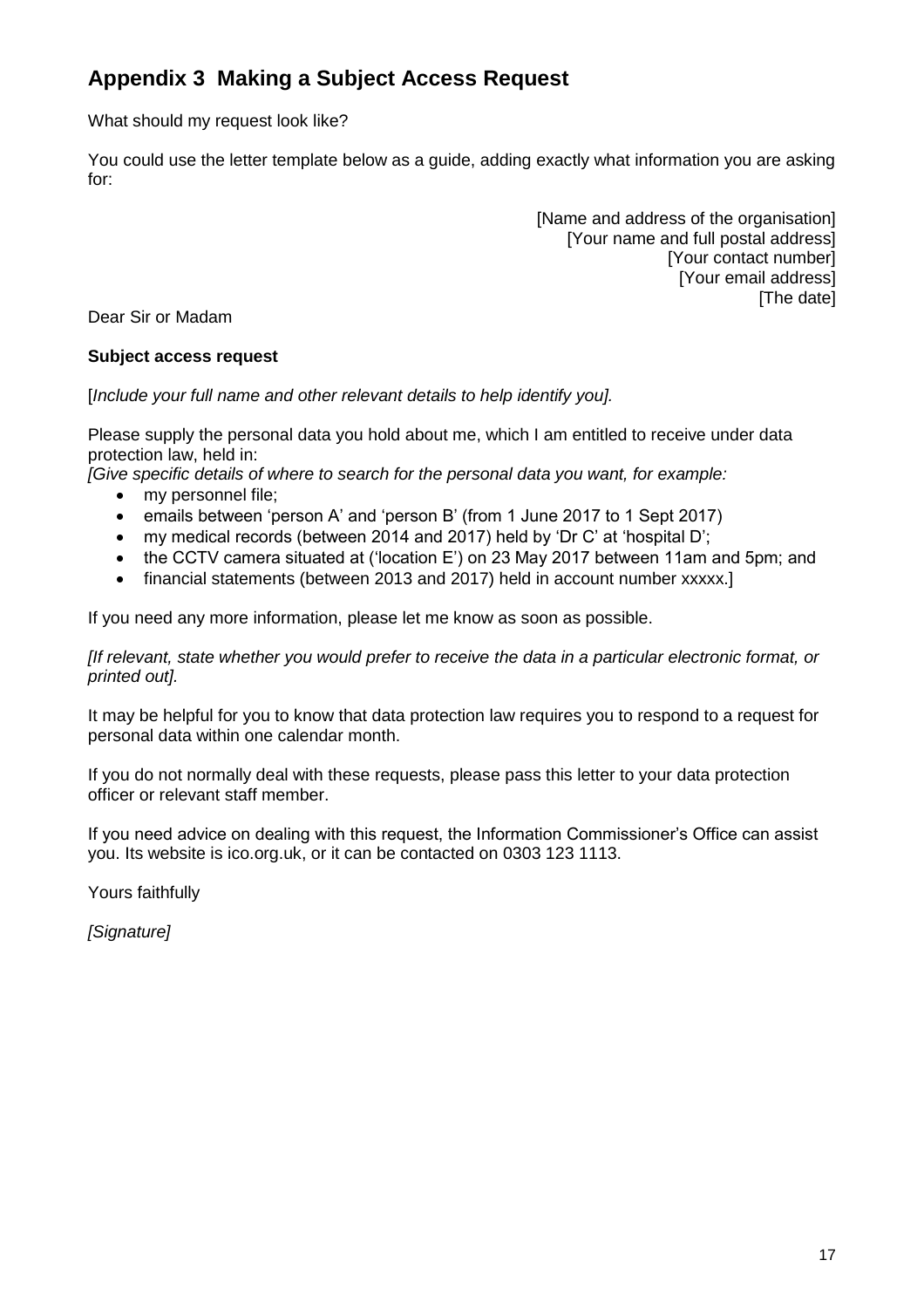### Frequently asked questions

### **Can I make a subject access request verbally?**

Yes. You can make a subject access request verbally, but we recommend you put it in writing if possible because this gives you a record of your request.

If you are making a verbal request, try to:

- use straightforward, polite language
- focus the conversation on your subject access request
- discuss the reason for your request, if this is appropriate work with them to identify the type of information you need and where it can be found;
- ask them to make written notes especially if you are asking for very specific information; and
- check their understanding ask them to briefly summarise your request and inform them if anything is incorrect or missing before finishing the conversation.

However, even if you make your request verbally, we recommend you follow it up in writing (eg by letter, email or using a standard form).

#### **Should I use an organisation's standard form?**

Standard forms are not compulsory and are not always provided. However, an organisation may ask you to use theirs.

Standard forms can make it easier for an organisation to deal with your subject access request. They can:

- structure your request;
- prompt you to include necessary details and supporting documents; and
- let you know the best contact point at the organisation.

However, you can still choose another method to submit your request.

#### **Can someone else make a request on my behalf?**

Yes, you can authorise someone else to make a subject access request for you. However, you should consider whether you want the other person to have access to some or all of your personal information.

Depending on the nature of your request, the other person could gain access to information that you may not want to share with them, such as your medical history.

Examples of individuals making requests for other people include:

- someone with parental responsibility, or guardianship, asking for information about a child or young person (for further information, please read our guidance for organisations on requests for information about children);
- a person appointed by a court to manage someone else's affairs;
- a solicitor acting on their client's instructions; or
- a relative or friend that the individual feels comfortable asking for help.

An organisation receiving the request needs to be satisfied that the other individual is allowed to represent you.

They may ask for formal supporting evidence to show this, such as:

- written authorisation from you; or
- a more general power of attorney.